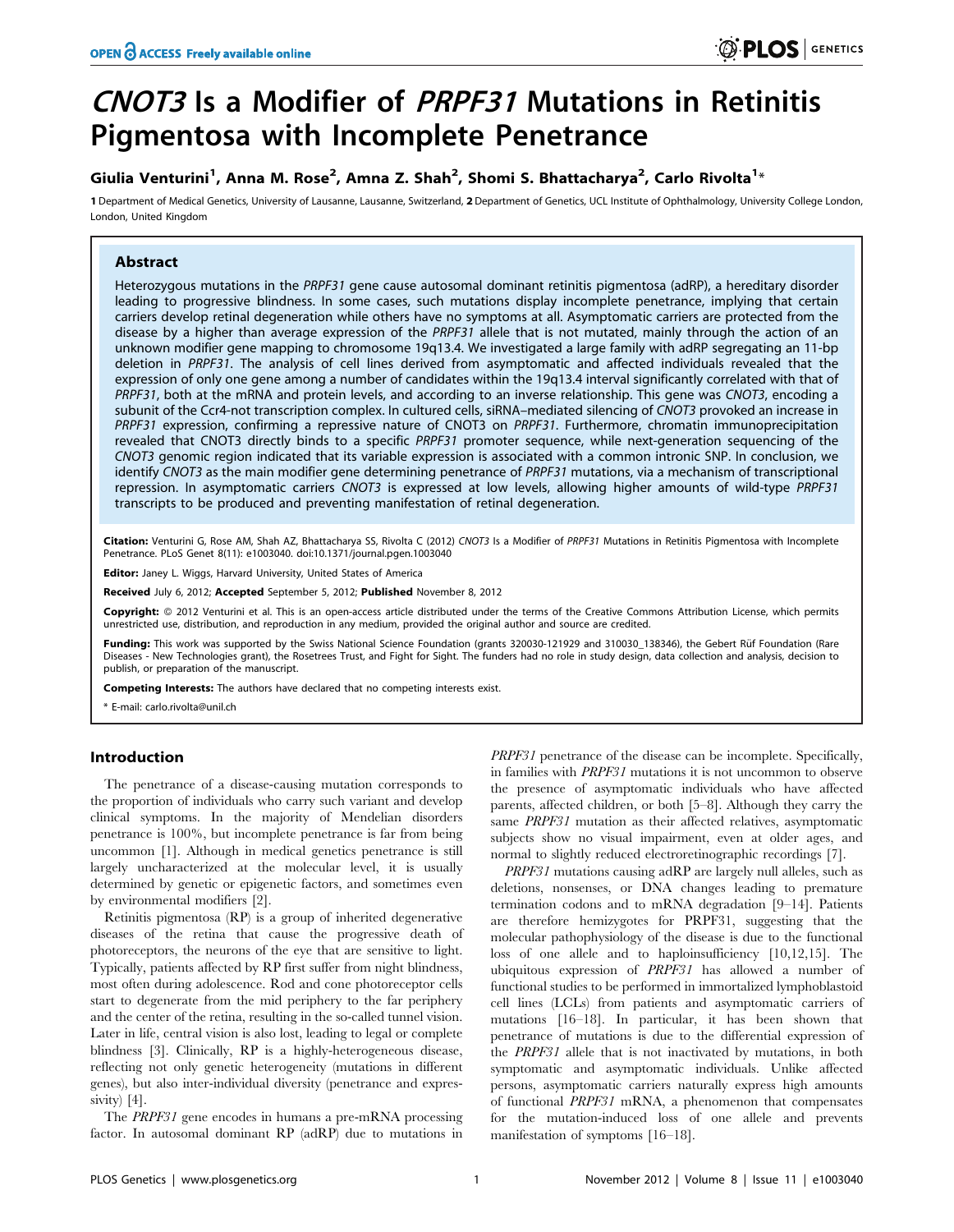## Author Summary

Retinitis pigmentosa (RP) is an inherited disorder of the retina that is caused by mutations in more than 50 genes. Dominant mutations in one of these, PRPF31, can be nonpenetrant. That is, some carriers of mutations suffer from the disease while others do not display any symptoms. In these particular individuals, functional PRPF31 transcripts are expressed at higher levels compared to affected persons, thus compensating for the deleterious effects of the mutated allele. Up to now, the nature of such a stochastic and protective effect was unknown. In this work, we identify CNOT3 as the modifier gene responsible for penetrance of PRPF31 mutations. We show that CNOT3 is a negative regulator of PRPF31 expression and modulates PRPF31 transcription by directly binding to its promoter. In asymptomatic carriers of mutations, CNOT3 expression is lower, allowing higher amounts of PRPF31 to be produced and therefore inhibiting the development of symptoms. Finally, we find that a polymorphism within a CNOT3 intronic region is associated with the clinical manifestation of the disease.

This variable expression of PRPF31 seems to be present within the general population [16] and therefore asymptomatic carriers of mutations would be individuals that by chance are ''high expressors''. Furthermore, protection from PRPF31 mutations (and therefore variable PRPF31 expression) is itself an inheritable character [16,19]. In an elegant meta-analytic study, McGee et al. [19] have shown that protective alleles, named isoalleles, are inherited by carriers of PRPF31 mutations from the parent who does not transmit the mutation (i.e. they are in trans with respect to the mutation). Furthermore, such isoalleles would be responsible for the majority of incomplete penetrance cases, and map to chromosome 19q13.4, in proximity to PRPF31 itself [19]. The same study also indicated that these isoalleles were not the only modulators of PRPF31 penetrance, since some individuals with discordant phenotypes carried an identical wild-type haplotype for the isoalleles on chromosome 19. Another genetic element potentially capable of influencing the penetrance of PRPF31 mutation was later mapped to chromosome 14q21–23 [16].

In this study, we search for and identify the major modifier gene responsible for penetrance of PRPF31 mutations, through the analysis of LCLs from a very large family with adRP due to a PRPF31 microdeletion [6,20].

### Results

## CNOT3 expression is inversely proportional to that of PRPF31 in asymptomatic and affected carriers of mutations

The region on chromosome 19q13.4 harboring the main modifier gene for PRPF31 penetrance was determined by McGee et al. to lie between microsatellite markers D19S572 and D19S926 [19]. This interval contains 118 genes, including 50 protein-coding genes, 50 miRNAs and 18 pseudogenes.

Based on data from lymphoblast studies describing the nature and the possible mechanism of action of the penetrance modifier gene [16–18], we selected protein-coding genes that were consistently expressed in LCLs, as detected by q-PCR (18 genes). We also excluded some of the genes that in this region belong to the leukocyte receptor cluster (LRC) and are implicated exclusively in leukocyte functions. We were left with 10 sequences, namely: NDUFA3, TFPT, CNOT3, LENG1, MBOAT7, TSEN34, RPS9, LILRB3, ILT7, and NALP2. We then measured by q-PCR the mRNA expression levels of these genes in LCLs from 4 asymptomatic and 6 affected individuals from the RP856/AD5 family (Table S1 and Figure S1). All genes showed consistent expression across the family members. Of these, only CNOT3 showed a statistically significant difference in mRNA expression between the two groups of individuals  $(p<0.01)$  (Figure 1 and Figure S1). Unexpectedly, CNOT3 trend of expression was the opposite to that of PRPF31, as it showed lower expression in asymptomatic than in the affected carriers of PRPF31 mutations (Figure 1B). This phenomenon was particularly clear when expression of CNOT3 and PRPF31 were paired by cell lines and the relevant regression lines calculated (Figure 1C).

Assessment of CNOT3 protein by quantitative western blotting confirmed the differential expression detected by q-PCR (Figure 1D).

## CNOT3 is a negative regulator of PRPF31 expression

CNOT3 belongs to the Ccr4-Not complex, a conserved multiprotein structure involved in the regulation of gene expression [21].

To investigate if CNOT3 could influence PRPF31 expression, we silenced its expression in ARPE-19 cell lines, by using two different siRNA sequences. Suppression of CNOT3 resulted in significant increase of PRPF31 mRNA and protein  $(p<0.001$ , Figure 2). This effect was very specific, as no influence was observed in negative controls and in TFPT expression, a neighboring gene sharing part of the promoter with PRPF31 (Figure S2).

## CNOT3-dependent modulation of PRPF31 expression is achieved at the transcriptional level

CNOT3 can negatively regulate transcription by either directly binding to the promoter of target genes or by affecting their mRNA rate of degradation [22,23].

To understand which could be the mechanism through which CNOT3 modulates PRPF31 expression, we incubated LCLs from two asymptomatic-affected pairs with Actinomycin D, a drug that inhibits de novo transcription, and then measured the rate of decay of PRPF31 mRNA. No statistically significant difference was observed between the asymptomatic and affected individuals (Figure S3), suggesting that the modulation of PRPF31 expression happens most probably at the transcriptional level.

## CNOT3 binds directly to the PRPF31 promoter

To test this hypothesis, we performed a Chromatin Immuno-Precipitation (ChIP) assay in LCLs from 3 healthy individuals, using an anti-CNOT3 antibody and serum IgG as a negative control. To confirm that CNOT3 enrichment of a target DNA region was due to a specific immunoprecipitation rather than to a random precipitation of DNA, we designed primers targeting genomic regions that were not supposed to be bound by CNOT3. Primers targeting CNOT3 promoter were used as a positive control, since it has been previously shown that CNOT3 selfregulates its expression by binding to its own promoter [23]. Both qualitative and quantitative PCR showed a statistically significant enrichment in PRPF31 promoter sequences in DNA that was immunoprecipitated by the CNOT3 antibody, compared to that exposed to serum IgG (Figure 3A, 3B).

## CNOT3 rs4806718 alleles are associated with the clinical manifestation of the disease

In order to identify genetic markers that could be associated with variable expression of CNOT3 and therefore with penetrance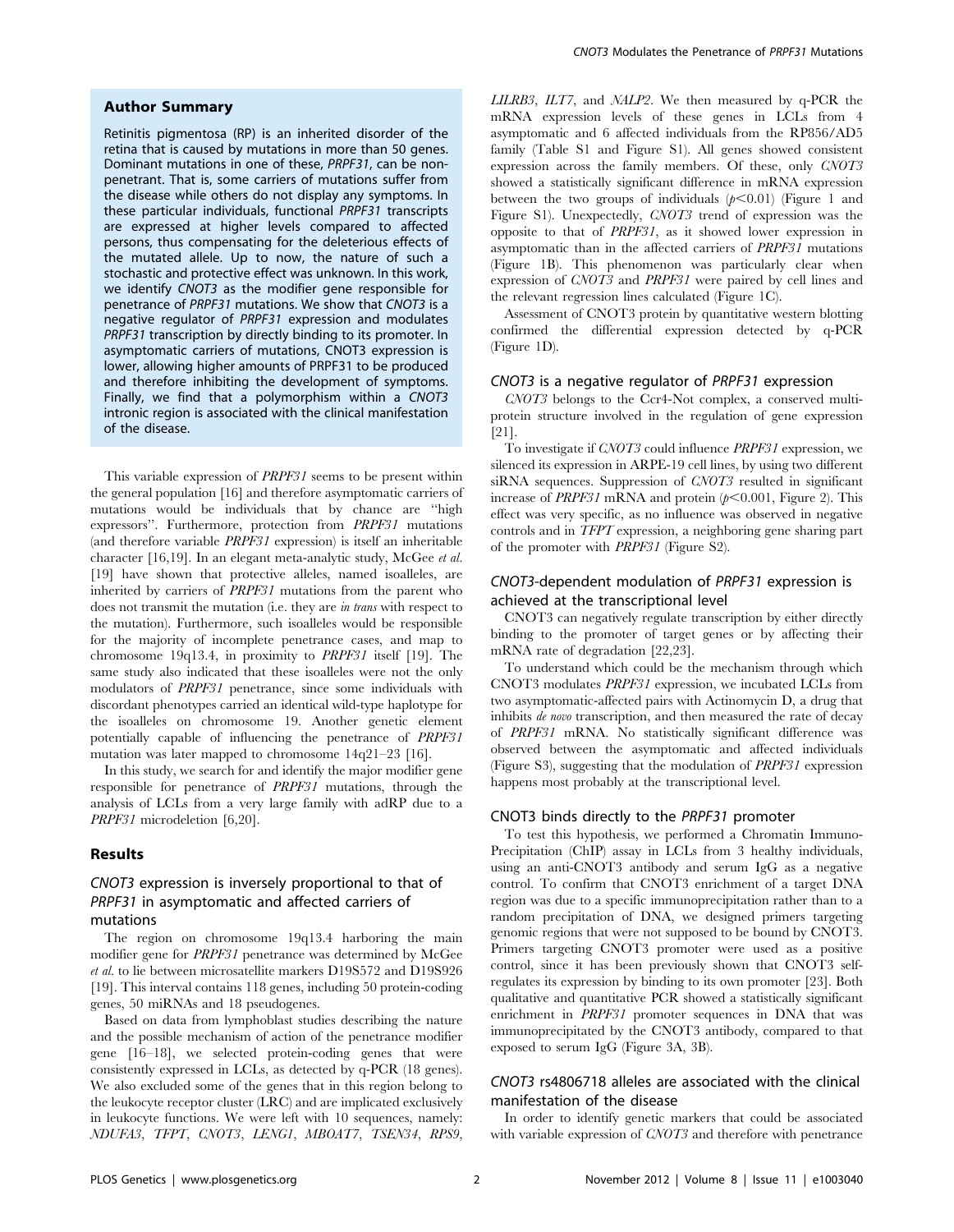

Figure 1. CNOT3 shows an opposite trend of expression with respect to that of PRPF31 between the asymptomatic (AS) and affected (AF) individuals of the AD5 family. (A) PRPF31 mRNA expression normalized to the housekeeping gene GAPDH. Error bars refer to the standard deviation of the mean for 5 independent experiments for each group. (B) CNOT3 mRNA expression from the same 5 experiments used to generate PRPF31 data. \*\*, p<0.01. (C) Linear regression analysis of PRPF31 and CNOT3 mRNA expression, which shows an inverse trend of the two genes in each cell line. Circles, asymptomatic subjects; triangles, affected individuals; open symbols, CNOT3 expression; Filled symbols, PRPF31 expression. Data having the same value for the x axis have been obtained from the same individual. (D) Quantification of CNOT3 protein abundance relative to  $\beta$ -actin from 3 independent SDS-PAGE gels, after simultaneous detection of the two proteins by quantitative LI-COR western blot. doi:10.1371/journal.pgen.1003040.g001

of PRPF31 mutations, we sequenced the entire CNOT3 genomic region by next-generation sequencing (NGS) in one asymptomatic-affected sibling pair. We identified five polymorphic variants (rs36643, rs56079424, rs36661, rs4806718, rs1055234) that differed between the two subjects. These five variants were subsequently analyzed in a second asymptomatic-affected sibling pair from the same pedigree, showing that only alleles of rs4806718, lying in intron 17 of CNOT3, segregated with the trait.



Figure 2. CNOT3 silencing stimulates PRPF31 expression in ARPE-19 cells. (A) CNOT3 mRNA depletion by 2 different siRNA sequences and its effect on PRPF31 mRNA expression (B). \*\*\*, p<0.001. (C) Representative western blot of CNOT3 silencing and effect on PRPF31 protein expression. siRNA\_1 and siRNA\_2, different CNOT3-specific siRNA sequences; Control, treatment with transfection reagent with no siRNA; Mock, treatment with transfection reagent and scrambled siRNA. doi:10.1371/journal.pgen.1003040.g002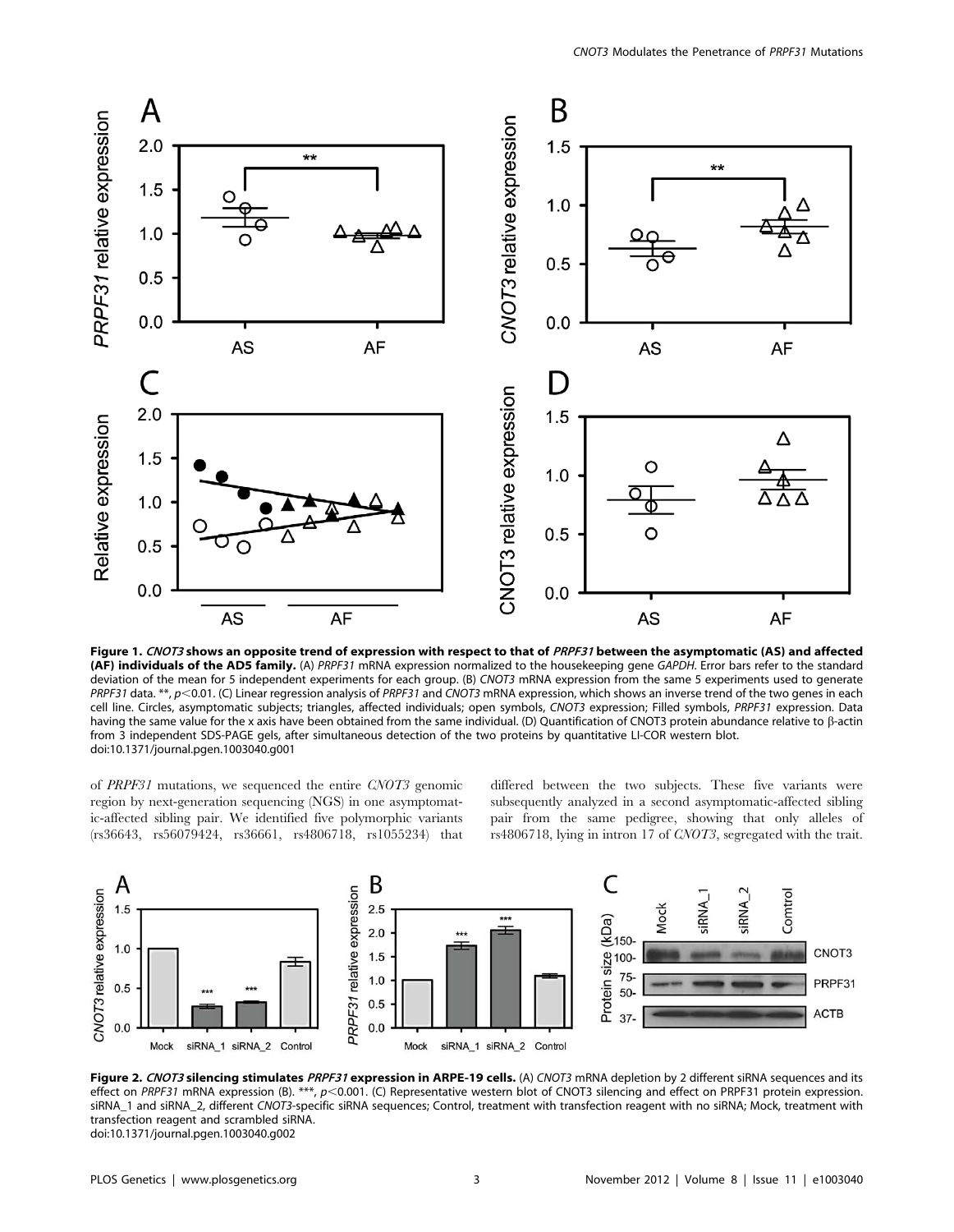

Figure 3. CNOT3 binds to the PRPF31 promoter in cells. (A) CNOT3 ChIP-PCRs on different target sequences. Enrichment is visible only for PRPF31 promoter and CNOT3 promoter (positive control); DHFR 3'UTR, PTEN exon8, and GAPDH promoter sequences are all negative controls. (B) CNOT3 ChIP-q-PCR on PRPF31 promoter sequence. Error bars indicate the standard deviation of the mean for three independent ChIP-qPCR experiments. Serum IgG is used as IP negative control. \*\*\*,  $p<0.001$ . doi:10.1371/journal.pgen.1003040.g003

This SNP was then sequenced in a total of 38 asymptomatic and affected individuals from the RP856/AD5 family, as well as from an unrelated family for which the modifier gene for PRPF31 penetrance was also found to be linked to chromosome 19q13.4 [24] (Figure 4). Association between the C allele of rs4806718 with the affected status and the T allele with the asymptomatic status was moderately significant ( $p = 0.04$ , by Fisher exact test).

## Discussion

Despite penetrance being an old concept in genetics, little is known about its molecular causes, especially in inherited human diseases. Notable positive examples include dominant erythropoietic protoporphyria, caused by mutations in the FECH gene, and dominant elliptocytosis, due to mutations in SPTA1. In these disorders, an imbalance of expression between the wild-type and the mutated alleles causes the manifestation of the symptoms [25– 27].

Similar mechanisms determine penetrance of PRPF31 mutations, since asymptomatic carriers are individuals who display increased levels of wild-type mRNA alleles, which in turn compensate for the deficiency caused by the mutation [16–18]. However, unlike erythropoietic protoporphyria and elliptocytosis, in PRPF31-linked adRP the molecular causes of such beneficial hyper-expression have remained, up to now, unexplained. Previous mapping studies have shown that the penetrance and expression of PRPF31 is influenced by at least two loci: one, likely having a major effect, lies within the same chromosomal region as



Figure 4. Analysis of rs4806718 alleles in two unrelated pedigrees. (A) Family RP856/AD5. The individuals initially tested with NGS are marked with a star. The individuals marked with a triangle belong to a sibship pair, which was previously shown by McGee et al. to have the same isoallele haplotype but different phenotypes. (B) Family ADB1, a Bulgarian gypsy family carrying a heterozygous splice site mutation in PRPF31 (NM\_015629.3:c.527+1G>T, or IVS6+1G>T). In both pedigrees carriers of mutations are either in black (affected individuals) or in grey (asymptomatic individuals).

doi:10.1371/journal.pgen.1003040.g004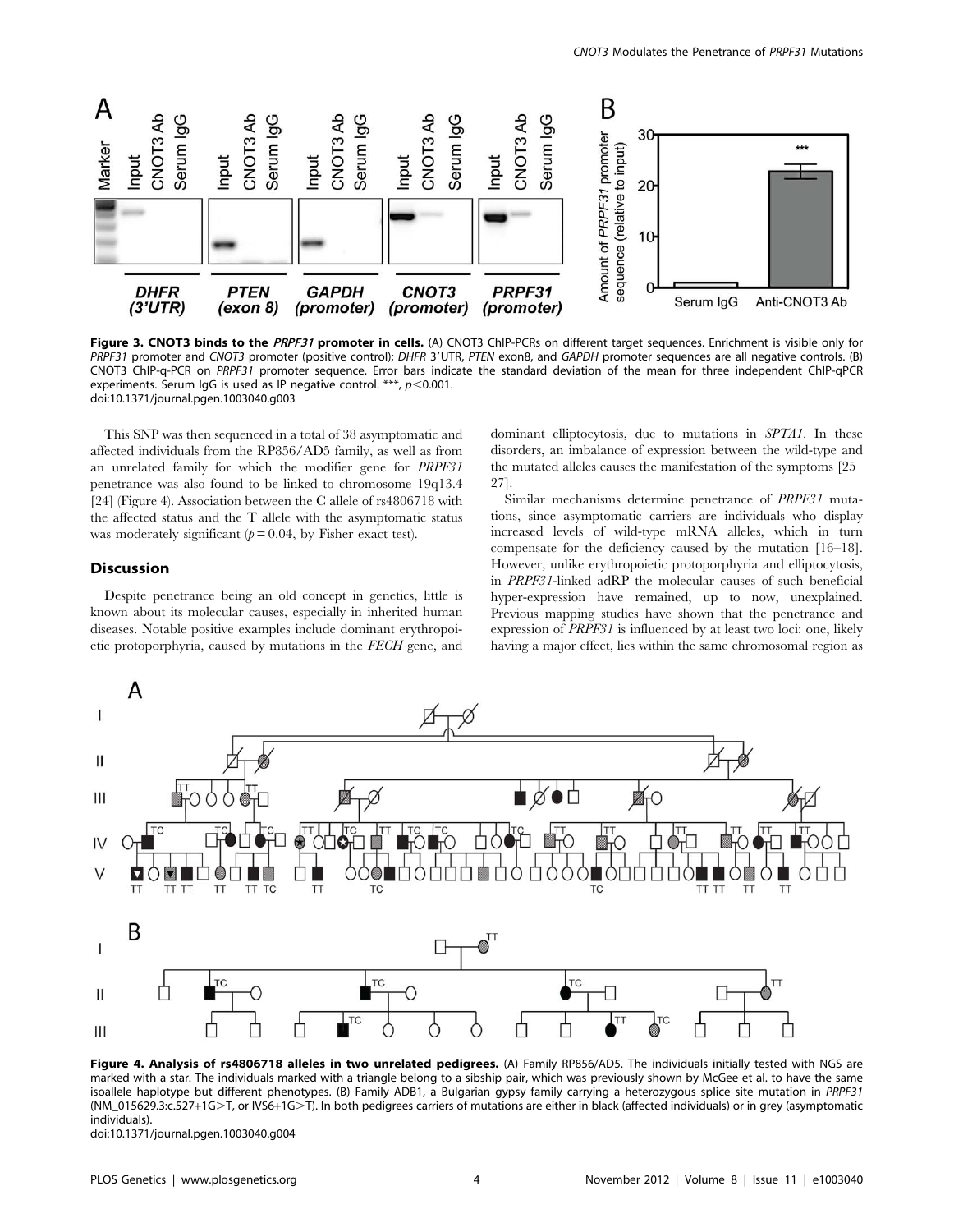PRPF31 (proximal modifier), the other is on chromosome 14 (distant modifier) [16,19]. Our previous work has also demonstrated that both modifiers would act through diffusible elements (e.g. transcription factors) since their effects on PRPF31 mRNA expression concerns equally both copies of the gene [16]. This observation probably explains the failure of previous attempts to identify the proximal modifier as a polymorphic variant of the PRPF31 sequence itself, according to the FECH or SPTA1 models.

Based on this previous knowledge, we reasoned that the expression of the proximal modifier of PRPF31 mutations should correlate with that of PRPF31. Therefore we started assessing mRNA levels of genes that reside within the mapped 19q13.4 interval, by using the same cellular model successfully used in previous studies of PRPF molecular genetics, and in particular of PRPF31 penetrance [10,15–18,28,29]. Specifically, we studied cells derived from members of one of the largest pedigrees known to segregate a PRPF31 mutation, family RP856/AD5 [6,20], for which incomplete penetrance could also be, at least in part, determined by the proximal modifier [19]. Following a filtering process based on both in silico analyses and on mRNA expression, we were left with only 10 candidates. Of these, only one, CNOT3, showed a pattern of expression that significantly correlated to that of PRPF31. Interestingly, its trend of expression was inverse to that of PRPF31, raising the possibility that CNOT3 may be a negative regulator of PRPF31 expression.

CNOT3 encodes a protein that is part of the Ccr4-Not multisubunit complex, an evolutionary conserved multimeric structure involved in modulation of gene expression [21,30–34]. Evidences that CNOT3 could be a negative regulator of transcription have been provided in yeast [31], and then confirmed in human cell lines, by the identification of a conserved motif at its C-terminus, called the Not-Box. This motif was originally identified in another subunit of the complex, CNOT2, where it was shown to repress reporter gene activity upon promoter targeting [35]. We confirmed the role of CNOT3 as a negative regulator of PRPF31 expression by siRNA-mediated silencing experiments in ARPE-19 cells. Specifically, we observed that 70% depletion of CNOT3 induced approximately a 2-fold increase in PRPF31 expression, but had no effects on TFPT, a gene that is contiguous to PRPF31 and shares with it part of the promoter [36].

CNOT3 can modulate transcription of its targets by the direct binding to their promoters [23] or by promoting the recruitment of deadenylases at the 3' end of their transcripts [22]. Our data provide evidence showing that regulation of PRPF31 expression should be mainly at the transcriptional level. First, we observed that decay of PRPF31 mRNA was roughly the same in cells from individuals expressing different levels of CNOT3, disfavoring gene modulation through post-transcriptional mechanisms. Second, we showed by ChIP that CNOT3 could bind directly to the bona fide PRPF31 promoter.

In their work, McGee et al. identified the chromosomal interval containing the proximal modifier through linkage analysis, a technique that searches for relationships between phenotypes and physical elements on the DNA sequence [19]. This implies that variable expression of CNOT3 must be determined by a DNA variant that is present in this same region, possibly within CNOT3 itself. Given their supposedly high frequency within the general population, these isoalleles would very likely be polymorphic elements. Our search for CNOT3 DNA changes that would be present in asymptomatic but not in affected carriers of mutations (or vice versa) resulted in the identification of particular alleles of rs4806718.

Are these the isoalleles originally mapped by McGee et al.? Although statistically significant, the association between rs4806718's C allele and disease (and the T allele with an unaffected status) was not perfect. This phenomenon can be explained by the presence of additional factors capable of determining PRPF31 penetrance, such as the one mapped on chromosome 14 [16]. These modifiers could interfere with or even mask the effects of rs4806718 alleles, ultimately allowing the "wrong" rs4806718 variant to be associated with either phenotype. Such a hypothesis is in perfect agreement with the original data on PRPF31 isoalleles, as a few discordant phenotypegenotype associations concerning the mapped locus for the proximal modifier were also clearly recognized. Amongst other examples, 2 siblings from the last generation of RP856/AD5 had discordant phenotypes but concordant haplotypes [19,37]. These same individuals, genotyped by us at the rs4806718 locus, were found indeed to share the same parental allele. Furthermore, if the modifier allele is truly inherited from the parent who does not transmit the mutation, then the chance that this does not forcibly correspond to an rs4806718 allele is relatively high in RP856/ AD5, given the number of spouses external to the family who are present in this pedigree.

Another important element to consider is whether rs4806718 alleles have a direct effect on CNOT3 expression, or whether the two factors are simply in linkage disequilibrium with other elements (e.g. transcription enhancers) lying somewhere else in the region. According to in silico prediction tools, the rs4806718 C variant, which has a frequency of 0.38 in the European population, could affect CNOT3 splicing by decreasing the binding energy for one acceptor splice site. Therefore, at least potentially, rs4806718 alleles could represent the true PRPF31 isoalleles.

Taken together, all our observations suggest that CNOT3 is the modifier gene on chromosome 19q13.4 that is responsible for penetrance of PRPF31 mutations. Through direct repression of PRPF31 transcription and in virtue of its own variable expression, CNOT3 would differentially reduce the amount of available PRPF31 mRNA, thus determining incomplete penetrance. Although further studies on the physiological role of CNOT3 in human cells and tissues are definitely needed, our data open the way for a possible treatment of PRPF31-linked RP through the inhibition of this transcriptional regulator.

#### Materials and Methods

#### Patients and cell lines

This study involved 10 individuals from the British family RP856/AD5, segregating an 11-bp deletion in exon 11 of PRPF31 (c.1115\_1125del) [6,20]. Our research has been conducted in accordance with the tenets of the Declaration of Helsinki and has been approved by the IRBs of our Institutions. Lymphoblastoid cell lines derived from peripheral blood leukocytes of each individual were either obtained from the Coriell Cell Repositories or through the immortalization of peripheral blood leukocytes. Cells were grown and maintained as previously described [18].

The human retinal pigment epithelial cell line ARPE-19 (kindly provided by Dr. Yvan Arsenijevic) was grown and maintained at  $37^{\circ}$ C with 5%  $CO_2$  in N1 medium (DMEM/F12 complemented with  $2.5 \text{ mM}$  L-glutamine,  $56 \text{ mM}$  NaHCO<sub>3</sub>, and  $10\%$  fetal bovine serum).

#### RNA extraction and cDNA synthesis

Lymphoblasts were harvested during their exponential growth phase (500,000–1,000,000 cells/ml) and RNA was isolated from  $10<sup>7</sup>$ cells using the QIAGEN RNeasy Mini Kit, following the manufacturer's instructions. The only modification to the protocol concerned the DNase treatment, since we used double the amount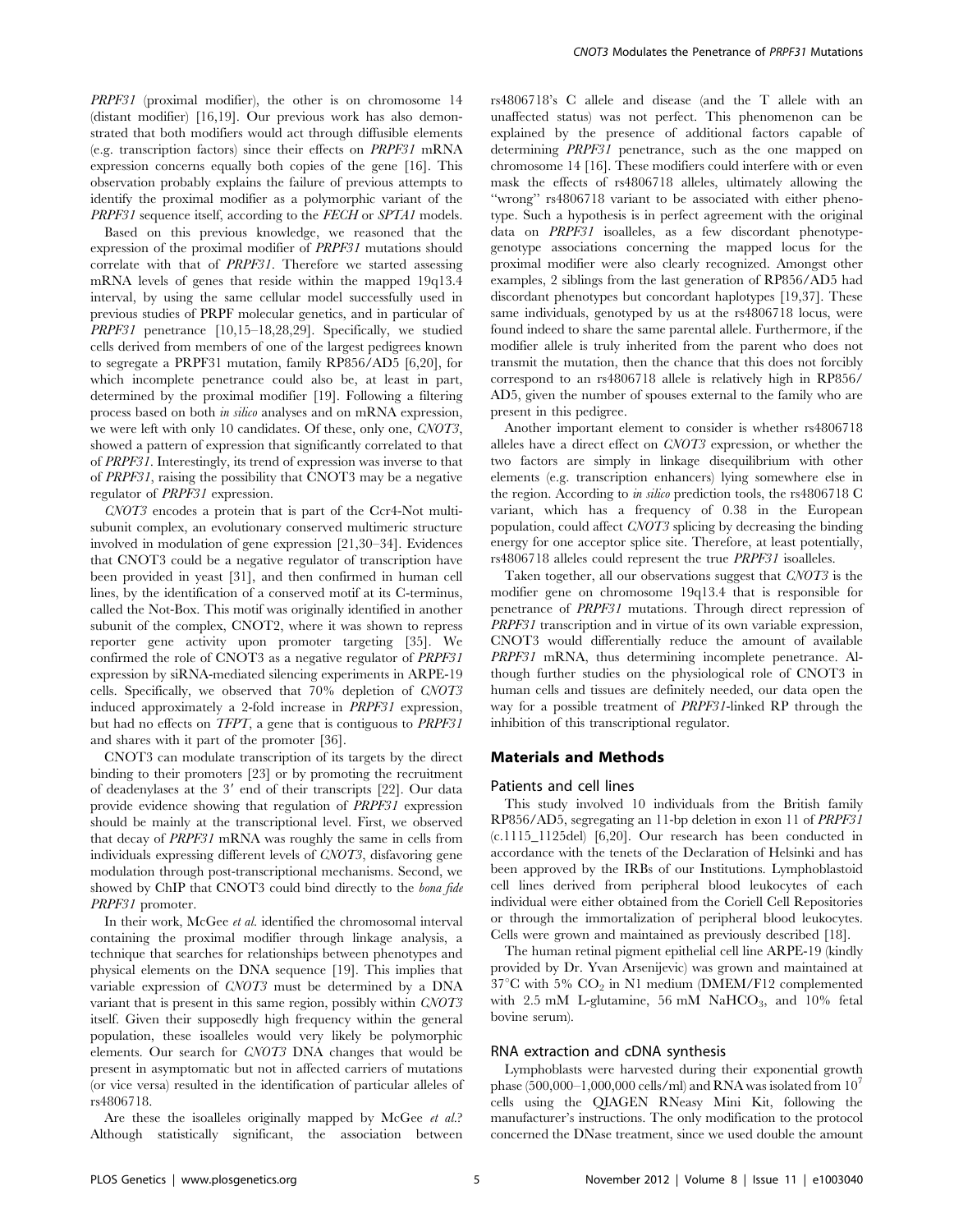of enzyme compared to the suggested quantity. RNA concentration was measured with the Dropsense 96 spectrophotometer (Trinean). cDNA synthesis was carried out as previously described [10].

## q–PCR primer design and optimization

Most of the primer sequences used in this study were annotated in the qPrimerDepot database (http://primerdepot.nci.nih.gov/). These sequences are specifically designed to span exon-exon junctions, thus avoiding genomic DNA to be amplified during q-PCR. To design other primer sequences, which were not present in the qPrimerDepot database, we used the Primer Blast tool from NCBI (http://www.ncbi.nlm.nih.gov/tools/primer-blast/). To validate each primer pair for q-PCR we first optimized the primer amounts (50–200 nM), and then loaded 10  $\mu$ l of the q-PCR product obtained on a 1% agarose gel, in order to check the specificity of the amplification product. Finally, a standard curve using a control cDNA template was used to test each primer pair's efficiency. We considered as acceptable ranges of efficiency between 90 and 110%, corresponding to standard curve slopes between  $-3.6$  and  $-3.1$ . All primer pairs used for this study are listed in Table S2. For GAPDH and PRPF31 amplification we used primers and probes previously described [16].

## Real-time quantitative PCR

All genes but PRPF31 and GAPDH were amplified with the Sybr Green PCR Master Mix (Applied Biosystems). Q-PCR reactions were performed as published [16]. After having assessed that PCR efficiencies for all genes were comparable, mRNA expression of each of them was normalized with respect to GAPDH, using the AACt method.

## Protein extraction

Total protein was extracted from lymphoblastoid cell lines in RIPA buffer as reported before [10]. ARPE-19 whole cell lysate was obtained by scraping the cells into 150 µl of lysis buffer (20 mM Tris HCl, pH 8.0, 150 mM NaCl, 10% glycerol, 2 mM EDTA, 1% TritonX-100) complemented with protease and phosphatase inhibitors, and incubated on ice for 15 minutes followed by a centrifugation at 14.000 rpm for 30 minutes at  $4^{\circ}$ C. Proteins concentration was measured with the BCA protein assay kit (Pierce), using BSA to generate a standard curve.

#### Western blot

Anti-PRPF31 antibody was raised in rabbit as previously described [10]. Rabbit anti-CNOT3 antibody was purchased by Bethyl Laboratories. This targets residues 525 to 575 of the human CNOT3 protein (NP\_055331.1), allowing detection of a 117-kDa protein. Mouse anti- $\beta$ -actin antibody (Sigma) was used as a loading control.

Equal amounts of proteins were loaded and run on an 8% SDS-PAGE gel. Proteins were transferred to a nitrocellulose membrane and blocked in 5% milk overnight at  $4^{\circ}$ C or alternatively for 1 hour at room temperature. The incubation of all primary antibodies was performed for 1 hour at room temperature using the following dilutions: anti-PRPF31 (1:500), anti-CNOT3 (1:2,000), and anti- $\beta$ -ACTIN (1:2,500). The membrane was washed 3 times with 0.05% Tween-20 in TBS. Rabbit and mouse HRP-conjugated secondary antibodies were diluted 1:1,000 in 2% milk and incubated for 1 hour at room temperature. Bands were detected using enhanced chemioluminescence (Pierce).

Signal detection via the Odyssey infrared imaging system (LI-COR) was performed by using fluorescently-labeled secondary antibodies provided by LI-COR, diluted 1:5,000 in 0.5% milk and incubated in the dark, for 1 hour at room temperature. The membrane was then washed twice with 0.05% Tween-20 in TBS and once in PBS to remove residual Tween-20 prior to the laser scanning.

## In vitro silencing experiments

We used two different siRNA sequences targeting *CNOT3*<br>DIAGEN, FlexiTube siRNA, Hs CNOT3 5 and (QIAGEN, FlexiTube siRNA, Hs\_CNOT3\_5 and Hs\_CNOT3\_8, 1 nmol) and a negative control siRNA for human genes (Santa Cruz Biotechnology). One day before transfection ARPE-19 cells were seeded at a concentration of  $2\times10^5$  cells/well in a  $6$  well-plate, and transfection was achieved by using  $5 \mu l$ Lipofectamine (Invitrogen) and 50 pmol siRNA. RNA was extracted 48 hrs after transfection.

#### Actinomycin D treatment of cells

Lymphoblasts grown at a concentration of  $\sim$ 8 million cells in a T75 flask were treated with Actinomycin D  $(5 \mu g/ml \text{ in } DMSO)$ (Sigma) by adding it directly to the medium. Cell pellets were collected at seven different time points (0–24 hrs) and total RNA was extracted and analyzed by q-PCR.

#### Chromatin immunoprecipitation (ChIP)

Three control lymphoblastoid cells from the Centre d'Etude du Polymorphisme Humain (CEPH) were grown to have  $10^7$  cells per ChIP experiment. DNA and proteins were cross-linked by adding 1% formaldehyde directly to the medium and by incubating the cells on a rotating hybridization oven at  $37^{\circ}$ C for 10 minutes. To quench cross-linking, we then added 125 mM glycine and incubated the cells at  $37^{\circ}$ C for 5 minutes. Cells were pelleted by centrifugation (800 g for 5 minutes at  $4^{\circ}$ C) and washed twice with cold PBS, supplemented with protease inhibitors. Optimization of the chromatin shearing was performed by using a Covaris sonicator, to obtain on average cross-linked DNA fragments of 150–400 bp. ChIP was performed using buffers provided with the Ep-iT Chromatin Immunoprecipitation kit (Bio-AAA). Immunoprecipitation was performed using three different antibodies: anti-CNOT3, anti-pol2 (Bio-AAA) as a positive control for IP, and serum IgG (Santa Cruz Biotechnology) as a negative control for IP. Antibody-protein-DNA complexes were collected on protein A agarose beads (2 hrs,  $4^{\circ}$ C), then washed with the low salt buffer, high salt buffer, LiCl buffer, and TE buffer (pH 8.0) provided in the kit to remove non-specific binding. Complexes were eluted from the beads by using the elution buffer  $(0.1 \text{ mM } N\text{aHCO}_3)$  and 1% SDS) in an orbital shaker. Cross-links were removed by an overnight incubation at  $65^{\circ}$ C. Ribonuclease and proteinase K digestion were added to remove specific contaminants, before the eluted DNA was extracted once in 25:24:1 phenol-chloroformisoamyl alcohol and once in 24:1 chloroform-isoamyl alcohol. DNA was ethanol precipitated, washed in 70% ethanol, and finally eluted in TE.

ChIP-PCR was performed using the GoTaq DNA Polymerase (Promega) and 0.5 µl of the ChIP DNA, by using standard cycling conditions and primers described in Table S3. GAPDH primer sequences are the ones provided by Millipore for the EZ-ChIP kit, while primers for *DHFR* have been previously described [38].

Two microliters of ChIP DNA were also amplified by q-PCR using Sybr Green PCR Master Mix (Applied Biosystems) and the PRPF31 promoter primer pair (Table S3).

## Ultra-high-throughput sequencing

CNOT3 genomic region was amplified by 3 overlapping longrange PCRs (Table S4), for a total length of 34 Kb. PCR was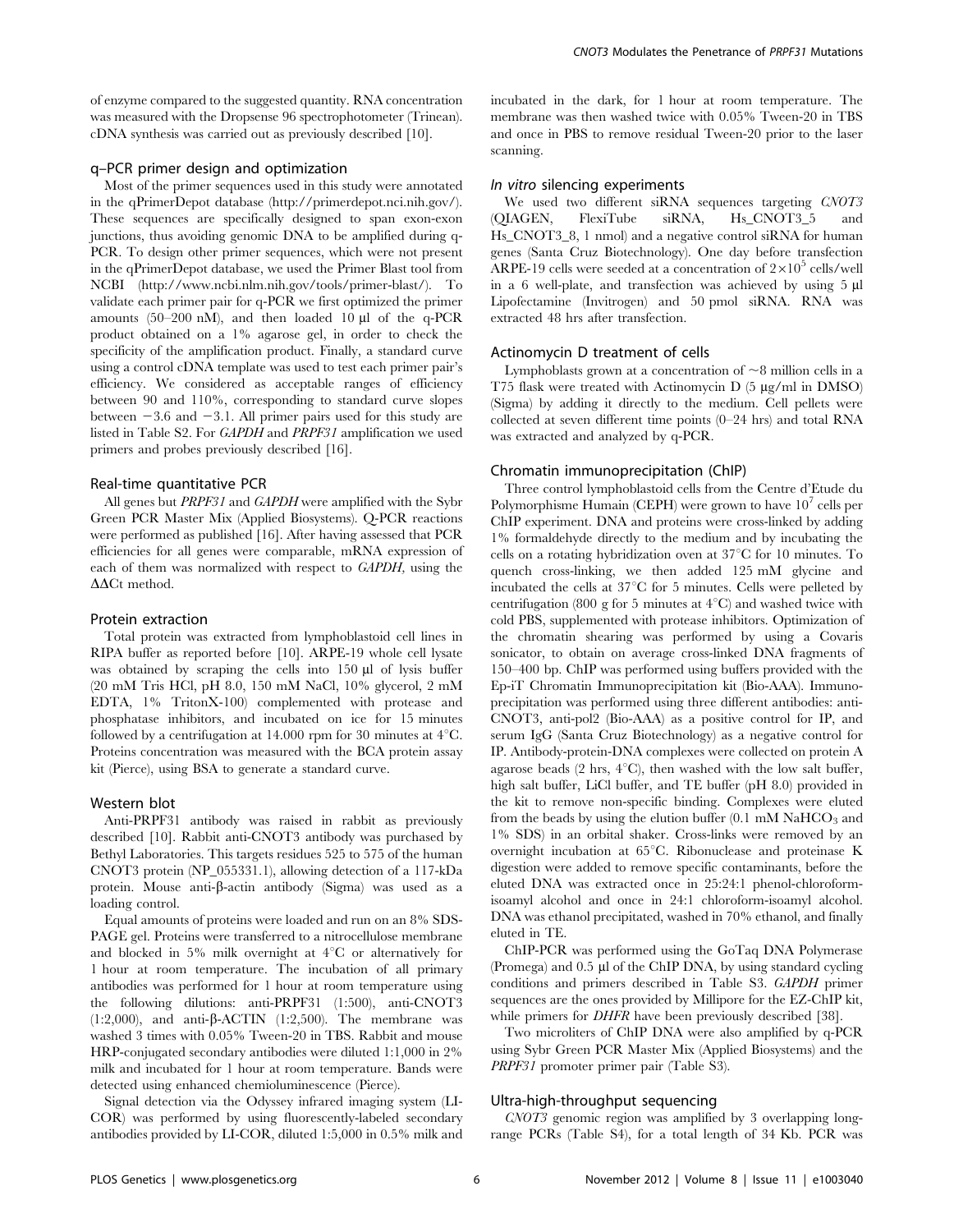performed in 20 µl using TaKaRa LA Taq and GC buffer I (Takara Bio Inc.). Final primers concentration was  $1 \mu M$ , and 200 ng of genomic DNA were used as template. PCR amplification conditions were: an initial step at  $94^{\circ}$ C for 1 minute, 30 cycles of denaturation at  $98^{\circ}$ C for 5 seconds and annealing/extension at  $68^{\circ}$ C for 15 minutes, and a final extension step at  $72^{\circ}$ C for 10 minutes. Long-range PCR products were sequenced with an Illumina HiSeq 2000 machine, to obtain coverage values in the range of thousands of reads. Mapping of the reads and variant detection was performed by using the CLCbio Genomics Workbench software.

#### Statistical analysis

Differences of gene expression between asymptomatic and affected individuals were tested by t-test, and likelihood computed by 100 Monte Carlo label-swapping simulations per each gene.

One-way ANOVA followed by Bonferroni's multiple comparison tests was used to analyze the effect of CNOT3 silencing on the expression of the target genes. The enrichment of PRPF31 promoter sequence after CNOT3 immunoprecipitation compared to the serum IgG was evaluated by using the Mann Whitney nonparametric statistical hypothesis test.

In figures,  $p<0.05$  is indicated by one star,  $p<0.01$  by 2 stars, and  $p<0.001$  by 3 stars.

## Supporting Information

Figure S1 Gene expression analysis of candidate genes in LCLs derived from asymptomatic (AS) and affected (AF) carriers of mutations. mRNA expression of each gene is normalized to the housekeeping gene GAPDH. Error bars refer to the standard deviation of the mean for each group. (PDF)

Figure S2 Effect of CNOT3 silencing on the mRNA expression of two housekeeping genes and TFPT, in ARPE-19 cells. The data presented here are from the same experiments shown in Figure 2. Depletion of CNOT3 has no effects on the mRNA expression of

#### References

- 1. Ahluwalia JK, Hariharan M, Bargaje R, Pillai B, Brahmachari V (2009) Incomplete penetrance and variable expressivity: is there a microRNA connection? Bioessays 31: 981–992.
- 2. Zlotogora J (2003) Penetrance and expressivity in the molecular age. Genet Med 5: 347–352.
- 3. Berson EL (1993) Retinitis pigmentosa. The Friedenwald Lecture. Invest Ophthalmol Vis Sci 34: 1659–1676.
- 4. Hartong DT, Berson EL, Dryja TP (2006) Retinitis pigmentosa. Lancet 368: 1795–1809.
- 5. Evans K, al-Maghtheh M, Fitzke FW, Moore AT, Jay M, et al. (1995) Bimodal expressivity in dominant retinitis pigmentosa genetically linked to chromosome 19q. Br J Ophthalmol 79: 841–846.
- 6. Moore AT, Fitzke F, Jay M, Arden GB, Inglehearn CF, et al. (1993) Autosomal dominant retinitis pigmentosa with apparent incomplete penetrance: a clinical, electrophysiological, psychophysical, and molecular genetic study. Br J Ophthalmol 77: 473–479.
- 7. Berson EL, Simonoff EA (1979) Dominant retinitis pigmentosa with reduced penetrance. Further studies of the electroretinogram. Arch Ophthalmol 97: 1286–1291.
- 8. Berson EL, Gouras P, Gunkel RD, Myrianthopoulos NC (1969) Dominant retinitis pigmentosa with reduced penetrance. Arch Ophthalmol 81: 226–234.
- 9. Rose AM, Mukhopadhyay R, Webster AR, Bhattacharya SS, Waseem NH (2011) A 112 kb deletion in chromosome 19q13.42 leads to retinitis pigmentosa. Invest Ophthalmol Vis Sci 52: 6597–6603.
- 10. Rio Frio T, Wade NM, Ransijn A, Berson EL, Beckmann JS, et al. (2008) Premature termination codons in PRPF31 cause retinitis pigmentosa via haploinsufficiency due to nonsense-mediated mRNA decay. J Clin Invest 118: 1519–1531.
- 11. Waseem NH, Vaclavik V, Webster A, Jenkins SA, Bird AC, et al. (2007) Mutations in the gene coding for the pre-mRNA splicing factor, PRPF31, in patients with autosomal dominant retinitis pigmentosa. Invest Ophthalmol Vis Sci 48: 1330–1334.

these control genes. Mock, scrambled siRNA sequence; siRNA\_1 and siRNA\_2, sequences specific for CNOT3; Control, cells treated with no siRNA. Error bars refer to the standard deviation of the mean for three independent experiments. (PDF)

Figure S3 *PRPF31* mRNA decay in LCLs from asymptomatic and affected carriers of mutations, following treatment with actinomycin D. mRNA half-life is similar in both groups. Error bars refer to the standard deviation of the mean at different time points for at least three independent experiments. (PDF)

Table S1 Lymphoblastoid cell lines from the RP856/AD5 family used in this work. (PDF)

Table S2 Primers for q-PCR amplification. Annealing temperature for all primers is  $60^{\circ}$ C. (PDF)

Table S3 Primers for ChIP-PCR.

(PDF)

Table S4 Primers for CNOT3 long-range PCR amplification. (PDF)

## Acknowledgments

We would like to thank A. Ransijn for technical assistance, P. Zavad'akova for q-PCR optimization protocols, and P. Benaglio for help with NGS data analysis. NGS sequencing was performed at the Lausanne Genomic Technologies Facility. We are also grateful to G. Tanackovic and L. Cariolato for helpful discussions.

#### Author Contributions

Conceived and designed the experiments: GV SSB CR. Performed the experiments: GV AMR AZS CR. Analyzed the data: GV CR. Contributed reagents/materials/analysis tools: AMR AZS SSB. Wrote the paper: GV CR.

- 12. Abu-Safieh L, Vithana EN, Mantel I, Holder GE, Pelosini L, et al. (2006) A large deletion in the adRP gene PRPF31: evidence that haploinsufficiency is the cause of disease. Mol Vis 12: 384–388.
- 13. Sullivan LS, Bowne SJ, Seaman CR, Blanton SH, Lewis RA, et al. (2006) Genomic rearrangements of the PRPF31 gene account for 2.5% of autosomal dominant retinitis pigmentosa. Invest Ophthalmol Vis Sci 47: 4579–4588.
- 14. Vithana EN, Abu-Safieh L, Allen MJ, Carey A, Papaioannou M, et al. (2001) A human homolog of yeast pre-mRNA splicing gene, PRP31, underlies autosomal dominant retinitis pigmentosa on chromosome 19q13.4 (RP11). Mol Cell 8: 375–381.
- 15. Tanackovic G, Ransijn A, Thibault P, Abou Elela S, Klinck R, et al. (2011) PRPF mutations are associated with generalized defects in spliceosome formation and pre-mRNA splicing in patients with retinitis pigmentosa. Hum Mol Genet 20: 2116–2130.
- 16. Rio Frio T, Civic N, Ransijn A, Beckmann JS, Rivolta C (2008) Two transacting eQTLs modulate the penetrance of PRPF31 mutations. Hum Mol Genet 17: 3154–3165.
- 17. Rivolta C, McGee TL, Rio Frio T, Jensen RV, Berson EL, et al. (2006) Variation in retinitis pigmentosa-11 (PRPF31 or RP11) gene expression between symptomatic and asymptomatic patients with dominant RP11 mutations. Hum Mutat 27: 644–653.
- 18. Vithana EN, Abu-Safieh L, Pelosini L, Winchester E, Hornan D, et al. (2003) Expression of PRPF31 mRNA in patients with autosomal dominant retinitis pigmentosa: a molecular clue for incomplete penetrance? Invest Ophthalmol Vis Sci 44: 4204–4209.
- 19. McGee TL, Devoto M, Ott J, Berson EL, Dryja TP (1997) Evidence that the penetrance of mutations at the RP11 locus causing dominant retinitis pigmentosa is influenced by a gene linked to the homologous RP11 allele. Am J Hum Genet 61: 1059–1066.
- 20. al-Maghtheh M, Inglehearn CF, Keen TJ, Evans K, Moore AT, et al. (1994) Identification of a sixth locus for autosomal dominant retinitis pigmentosa on chromosome 19. Hum Mol Genet 3: 351–354.